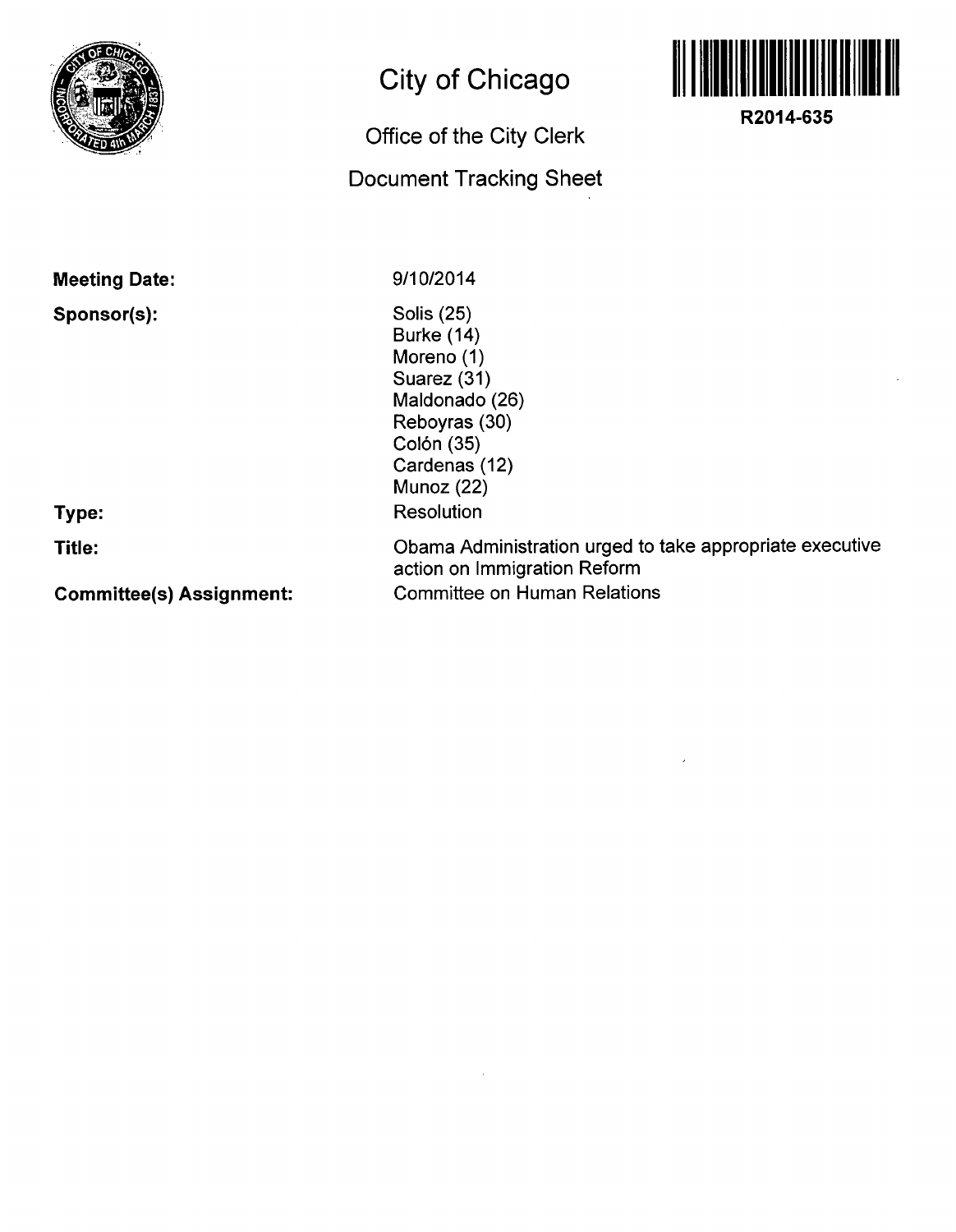## RESOLUTION Human

Ď

WHEREAS, the United States is a nation of immigrants founded on universal ideals aiming to form a more perfect union; and

WHEREAS, in the words of President John F. Kennedy, "... immigrants have enriched and strengthened the fabric of American life; and

WHEREAS, the City of Chicago is a city of immigrants with a long history of contributions to greater society; and

WHEREAS, in 1983, Mayor Harold Washington declared the City of Chicago to be the first Sanctuary City in the nation; and

WHEREAS, Mayor Richard M. Daley and Mayor Rahm Emanuel have subsequently reaffirmed that action; and

WHEREAS, under a broken federal immigration system, deportations have reached record levels under President Obama, rising to an annual average of nearly 400,000 since 2009;and

WHEREAS, the United States Senate passed an immigration reform bill in June of 2013;and

WHEREAS, the United States House of Representatives has failed to act on a companion bill; and

WHEREAS, President Obama announced in June of 2014 that he intended to take executive action to undertake immigration reform; and

WHEREAS, recent polling shows favorable support for immigration reform; and

WHEREAS, a Public Religion Research Institute and the Brookings Institution poll from June of 2014 showed 62 percent of Americans in favor of a path allowing illegal immigrants to become citizens, with an additional 17 percent in favor of allowing for legal residency; and

WHEREAS, the President recently announced, however, that he would not take any executive action regarding immigration until after the November mid-term elections; and

WHEREAS, the United States urgently needs immigration reform to adequately address the concems of the general public; NOW THEREFORE

BE IT RESOLVED, that, we, the Mayor and the City Council of the City of Chicago urges the Obama Administration to take the appropriate executive action to move forward on immigration reform on behalf of the millions of resident immigrants; and

 $\overline{a}$